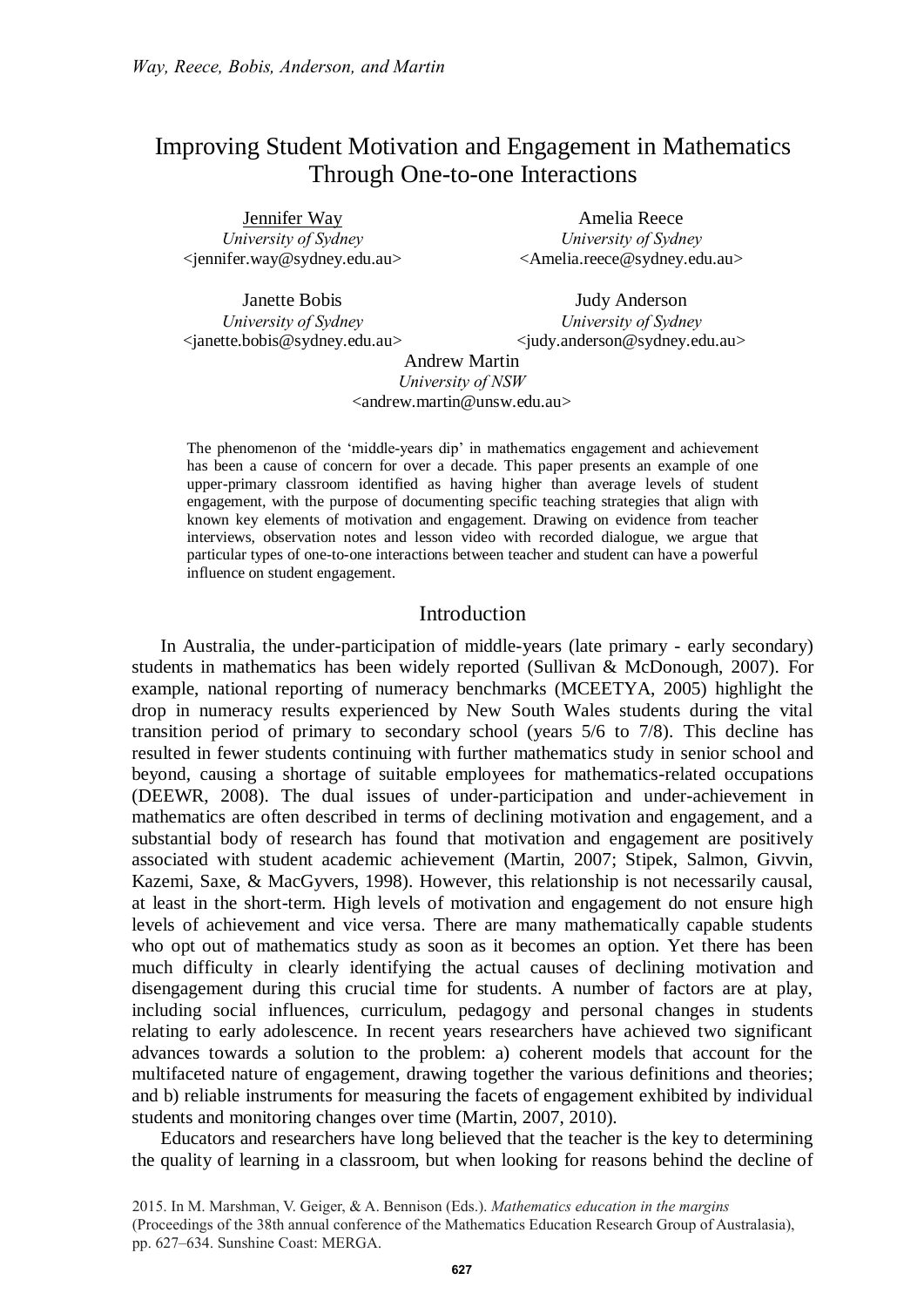engagement and performance in middle-years mathematics, educators have tended to be distracted by other factors such as the physical and social development of adolescents and societal influences. However, recent research utilising a multi-faceted model of engagement and an associated measurement instrument has identified the fact that it is not necessarily transition and personal development that causes engagement declines; rather, student, home, classroom, and school factors explain the bulk of such variance – and that amongst these factors, it is the variation in individual students that is the strongest (Martin, Anderson, Bobis, Way, & Vellar, 2012). This means that, potentially, the teacher can overcome the broader influences of developmental change, school and home by focusing on specific characteristics of individual students (Martin, Way, Bobis, & Anderson, 2015). The 'middle-years dip' in mathematics is not inevitable. The research reported in this paper extends this important finding by identifying specific strategies that one teacher uses to promote higher levels of student engagement in mathematics learning via her interactions with individual students.

# Motivation and Engagement

'Engagement' is now generally accepted to be a multi-faceted construct that can be broadly described as three (interrelated) categories of engagement – behavioural, emotional and cognitive (Fredricks, Blumenfeld, & Paris, 2004). In general, 'motivation' can be described as a set of interrelated beliefs and emotions that influence and direct behaviour (Wentzel, 1999). However there have been numerous theories developed to explain the processes at work in both engagement and motivation - including attribution, expectancy-value, goal theory, self-determination, self-efficacy, and self-worth motivation theory. Such fragmentation has highlighted the need for a model that encompasses the strengths of the various theories and enables practitioners, such as teachers, to employ a framework that is easily translated into teaching strategies and communicated to students. The research reported here makes use of such a model, depicted diagrammatically as the student Motivation and Engagement Wheel (Figure 1); and represented in the associated Motivation and Engagement Scale, in the form of a validated questionnaire (Martin, 2007).

The student Motivation and Engagement Wheel (Hereafter referred to as 'M&E Wheel') identifies the thoughts, emotions and behaviours that enhance or impede motivation and engagement (Martin, 2007, 2010). The *Adaptive Cognition* section reflects the thoughts that boost motivation. These thoughts consist of *self-belief* (the student's belief and confidence in their ability to understand their schoolwork); *mastery orientation* (a learning focus, whereby the student is interested in developing new skills and understanding); and *valuing school* (the student's belief that the learning is useful and relevant). The *Adaptive Behaviours* section identifies behaviours that enhance motivation and is comprised of *persistence* (how the student perseveres with schoolwork); *planning* (the student's planning and monitoring of their progress); and *task management* (the student's study organisation, including time management). Adoption of these thoughts and behaviours results in increased motivation and engagement (Martin, 2007, 2010).

Thoughts and behaviours that reduce motivation and engagement are reflected in the *Impeding/Maladaptive Cognitions* and *Maladaptive Behaviour* dimensions (Martin, 2007, 2010). Negative thoughts include *anxiety* (feeling nervous about school work); *failure avoidance* (the student feels that if they do not complete their schoolwork they will be seen as a failure); and *uncertain control* (students feel unsure of how to do well and believe that their success is out of their control). Behaviours that hinder motivation and engagement are: *self-handicapping* (adoption of strategies that reduce chances of success, such as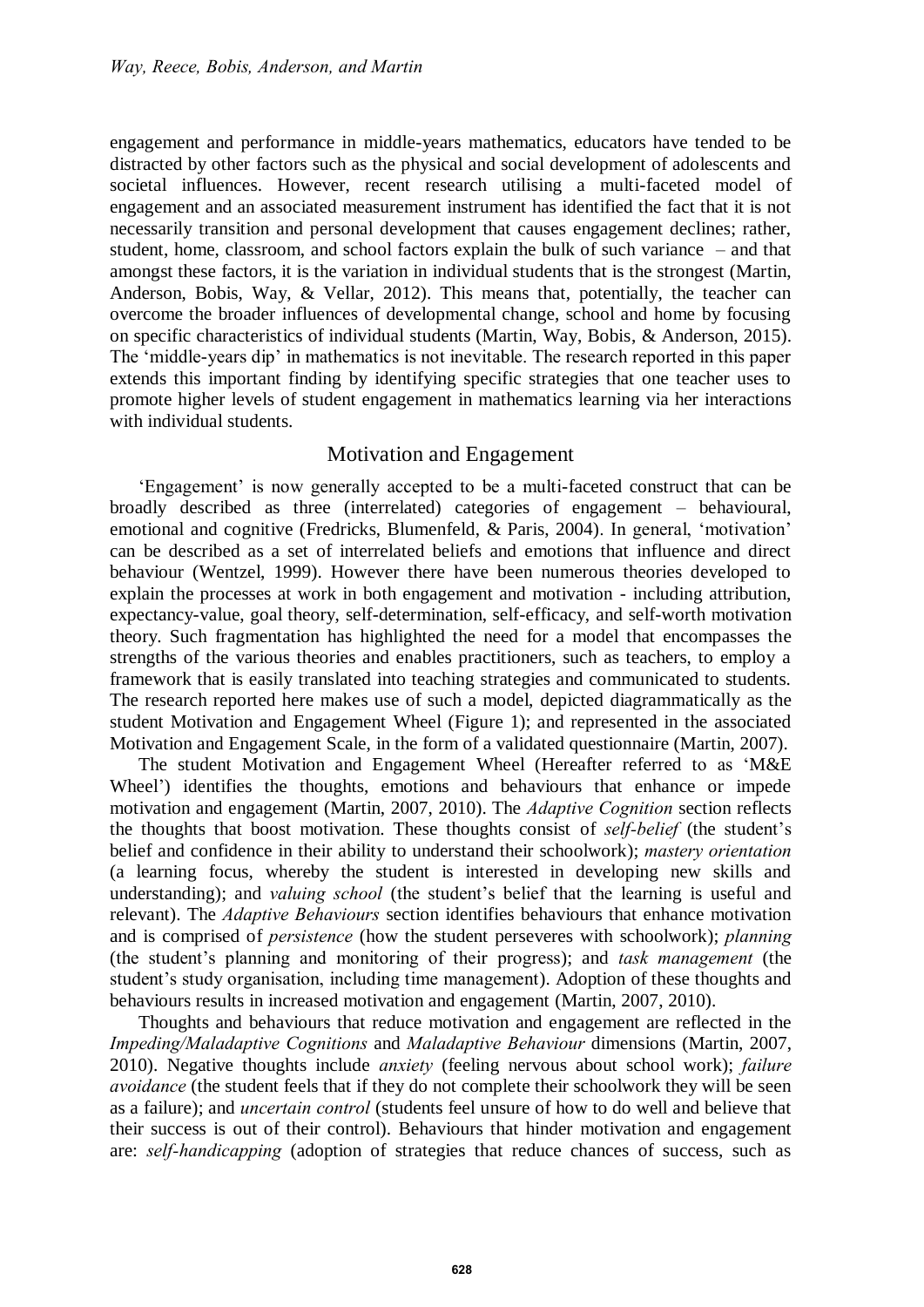procrastination); and *disengagement* (giving up, withdrawing or accepting failure). For a fuller description of the M&E Wheel in relation to mathematics see Bobis, Anderson, Martin and Way (2011).



*Figure 1.* Motivation and Engagement Wheel (reproduced with permission from Lifelong Achievement Group (www.lifelongachievement.com) and Martin, 2010, p. 9.

# Teacher-Student Interactions

As previously mentioned, the relationship that exists between student engagement and student achievement is not necessarily causal. This signifies that there may be highly motivated students demonstrating low levels of achievement and, conversely, students with low (or falling) levels of motivation achieving relatively highly. This situation suggests that, although teacher practices that enhance student engagement and those that improve student learning-outcomes may overlap, these practices are not necessarily indistinguishable. There is a growing body of research that asserts that positive interpersonal relationships between the teacher and student support both engagement and academic performance (E.g., Attard, 2013; Clarke et.al, 2002). The complementary nature of the pedagogy to support engagement and pedagogy to support learning is not surprising considering one of the three inter-related types of engagement is 'cognitive' engagement, that focuses on learning. For example, Hackenberg (2010) proposes that to build teacherstudent relationships aimed at mathematical learning, teachers must assess and monitor the student's mathematical thinking, attempt to view the mathematics from the student's perspective and interpret the student's feelings about the mathematics. She also highlights the reciprocal nature of these relations, in that the teacher needs to receive some positive responses or feedback from the students in order to build the relationship. If these relationships are built successfully, the student is likely to learn the mathematical content and, in turn, develop increased self-belief in their mathematical ability (Hackenberg, 2010). Increased self-belief and a focus on learning the mathematics content (mastery orientation) are positively associated with motivation and engagement (Martin, 2010).

In particular, one-to-one interactions between teacher and student may have significant value in building supportive relationships (Frymier & Houser, 2000), and promoting mathematics learning (Cheeseman, 2009). However, the specific nature of such individual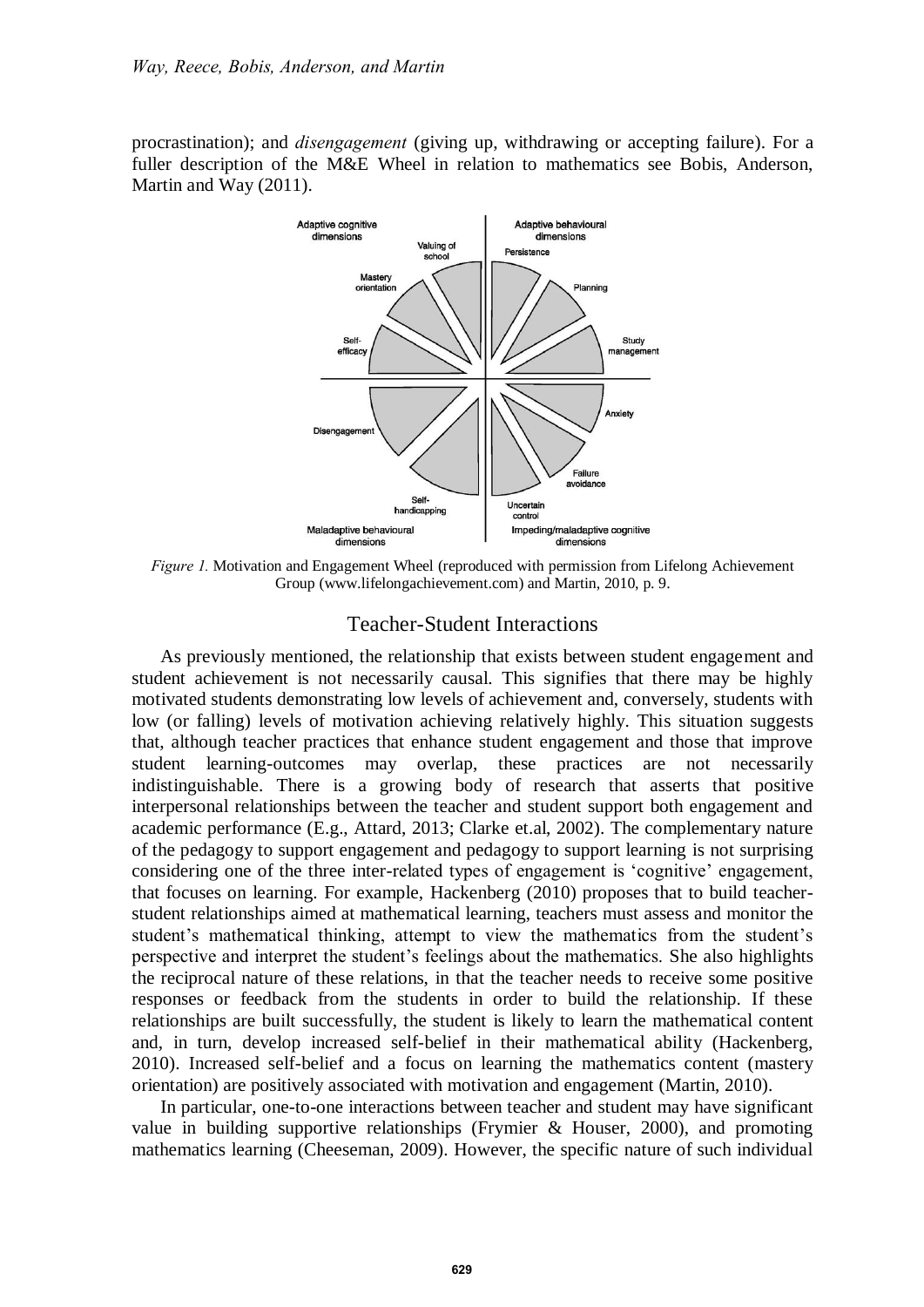interactions in mathematics classrooms remains under-researched, and little attention appears to be given to the specifics of these pedagogical relationships in teacher education and professional development (Sullivan, Mousley, & Zevenbergen, 2006).

# Theoretical Perspective of the Study

The relevance of studying teacher-student interactions is supported by theories of social constructivism, which focus on the learner's construction of knowledge in a social context, including support from the teacher (Cobb, 1994). More specifically, the theory of *symbolic interactionism* has been used in mathematics education to explain how meaning is made through social interactions (Yackel & Cobb, 1996). Symbolic interactionism asserts that mathematical meaning is negotiated, and the theory can be used to explain how the teacher and students co-construct the social norms of the classroom related specifically to mathematics. These norms maintain established patterns of classroom interaction, regulate mathematical argumentation and influence learning opportunities for both the students and teacher (Yackel & Cobb, 1996). It follows that an appropriate approach to investigating teacher-student interactions is to closely observe particular established classrooms, with the understanding that each may be a unique situation.

## Methods

This study's focus is expressed by the following research question: What interactions with students does one teacher use in a mathematics lesson, and how do these interactions relate to aspects of motivation and engagement?

## *Participants*

This study was nested within a large mixed-methods project designed to research the phenomenon of the 'middle-years dip' in mathematics engagement and achievement. Longitudinal data from the Motivation and Engagement Scale questionnaire (Martin, 2007) identified six primary and secondary classrooms (from 200) in which student motivation and engagement was found at higher than expected levels, to become case studies. The set of six cases is currently undergoing systematic cross-case analysis, but data from one of the primary classrooms was analysed immediately via an Honours research project and is the subject of this report.

The Year 6 class was in a co-educational Catholic primary school in a large metropolitan area, with students from a wide range of cultural and socioeconomic backgrounds. The teacher, 'Kate', was female, aged 41-50, with over 21 years teaching experience and over seven years experience teaching upper primary. Kate collaborated with another Year 6 teacher in a team-teaching approach with 57 students. The two teachers planned the mathematics program together, with a unique structure that consisted of three groupings of students per lesson: *workshop group* (students having the most difficulty), *core group* (students needing consolidation and practice) and *enrichment group* (high achieving students needing further challenge). These groups were fluid, in that students chose which group to attend each lesson, based on their self-assessed ability after completing the whole-class, introductory task. In the observed lesson on fractions, Kate worked exclusively with the workshop group – the under-achieving students, who she referred to as "the little ones". It is this subgroup of students and this phase of the whole lesson that defined the boundaries of this particular case study (Yin, 2009).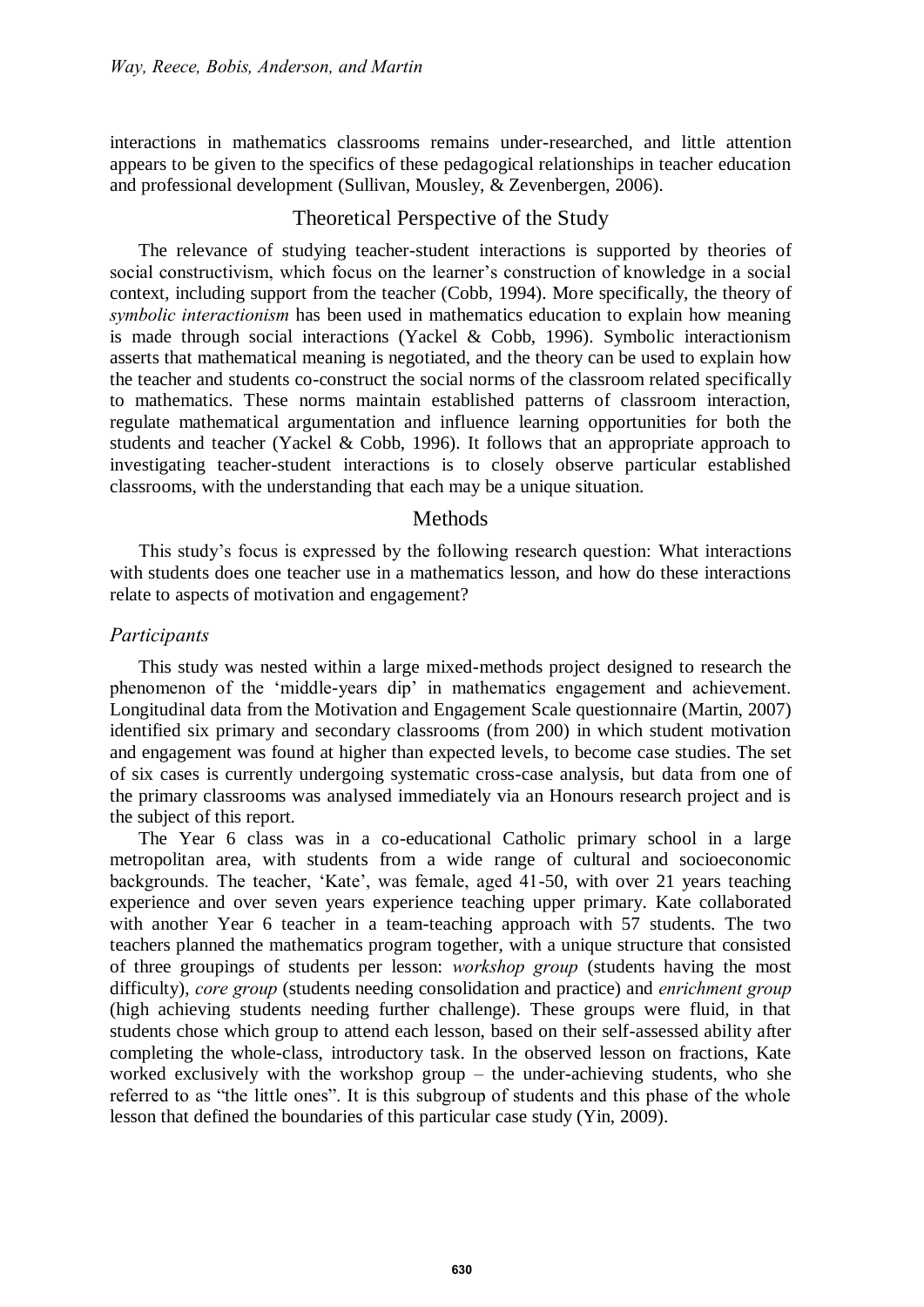#### *Data Collection and Analysis*

Kate's work with her group was video-audio recorded and field-notes were taken by the researcher. Semi-structured interviews were conducted with the teacher before and after the lesson to discuss student engagement, learning and pedagogy, with some specific questions about teacher-student interactions. For example, "Have you planned one-to-one interactions? If so, what kind of interactions? With whom?" and, "When you were walking around talking to the individual students, what kind of strategies did you use?"

Data analysis took place in three phases. The first phase used inductive (open-ended) analysis to identify and document all instances of interactions between Kate and her students through repeated viewings of the videoed lessons. These instances were then grouped into themes, then tentatively categorised according to commonalities. The second phase also used an inductive approach to identify themes in the interview transcripts and field notes. These themes were then applied in refining the researcher's interpretation of the themes and categories of teacher practice derived from lesson-video. The final phase involved looking for alignment between the identified teacher strategies and the elements of the M&E Wheel (Figure 1)

#### Findings

Kate declared that her major aim when working with the 'underachievers' group was to promote active participation and student understanding, saying, "the whole reason is getting them to understand why, rather than being told 'this is why'". To achieve this she deliberately interacted with individual students throughout the majority of the lesson, because "I know that I get better results with the one-on-one". Most of these interactions took place privately rather than in front of the group. Kate explained,

For the little ones who couldn't answer, they wouldn't answer so why would you if you have got the other children there? ...You won't play tennis against someone who is McEnroe if you can't hit the ball. Why would you do that with maths?

Analysis of the interviews and the lesson video, interviews and field notes revealed three major categories of practice: pedagogical practices, practices contributing to a quality learning environment, and nonverbal practices - with strong alignment between the three data sources. Although there are some interrelationships between these categories, Kate's own explanations of what she was doing and why, provided further differentiation. Direct quotations from the teacher (Kate), from interview transcriptions and lesson dialogue, are included in the following descriptions of the categories. The lesson was dominated by Category 1 practices and therefore these are more fully explained in this short paper than the other two categories.

#### *Category 1: Pedagogical Practices*

Pedagogical practices refer to the teacher's practices that were chiefly concerned with the mathematical content and the students' learning of this content. Most of the one-to-one interactions that took place during the lesson involved these types of practices. Within this category, the following themes were identified:

*Promote mastery orientation*. Kate explained that maintaining an emphasis on student understanding requires the teacher to be flexible and adapt lessons to appropriately match the students' abilities. The emphasis on student understanding promotes *mastery orientation* (Adaptive Cognition quadrant of the M&E Wheel – Figure 1), which is associated with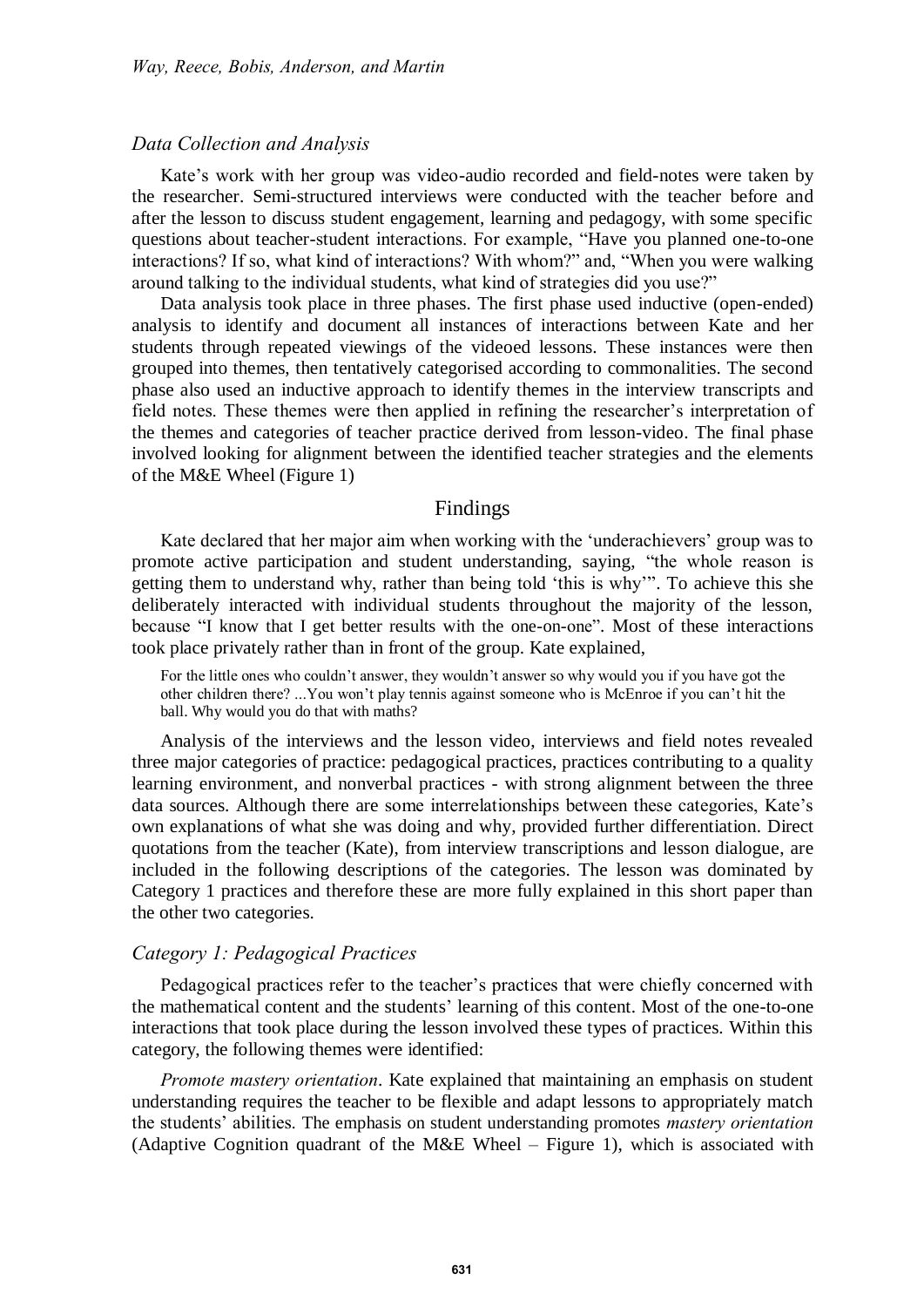intrinsic motivation and is therefore a critical element of student engagement. There is also a link between mastery orientation and self-belief, suggesting that student success, achieved by mastering the content, increases their self-belief (Martin, 2007).

*Encourage student self-regulation* - Kate said that she assists students to "claim ownership of their learning" by allowing them to choose the 'ability' group they work with each lesson, and by encouraging students to reflect on their learning through questions such as "What did you learn?", and by pressing students to identify their preferred learning style. Kate gave the example of "We discuss in class...what kind of a learner are you? Do you need pictures? ...Are you good at listening to people?" Self-regulatory behaviours (planning, task management and persistence) comprise the adaptive behaviours of the M&E Wheel. They correlate to a mastery orientation and have been found to be conducive to both motivation and achievement (Martin, 2007).

*Assess student understanding*. To keep track of student understanding, Kate discussed the importance of monitoring, questioning and one-to-one conversations, stating in the preobservation interview "It's a good way to pinpoint children where they are" and that she asks students having difficulties, "What can't you do?" since "If you don't ask them, you don't know". This was reflected throughout the lesson where Kate spent much of her time moving between students to monitor their progress and frequently assessed their understanding through comments such as "Ok. Show me what you've done", "How'd you go?" and "So did you do the figuring out...in your head? Or did you work it out on paper?" Monitoring student understanding in a manner that does not diminish a student's selfregulation corresponds with behaviours of planning, task management and persistence (M&E Wheel) that are positively associated with motivation and engagement.

*Support students experiencing difficulty through prompting*. Assessing student understanding throughout the lesson allowed Kate to support individual students experiencing difficulties with the task by providing prompts. Some of these prompts encouraged students to reflect on their thinking and included questions such as "Has that shown me that it's 4 lots of 3?" and "Is there a better way of showing...? Another way of showing?" Others provided clues about how to solve the answer, such as "But how many pieces do I need to cut it into?". Such prompts are intended to re-engage students in the task and allow them to experience a sense of accomplishment. Kate explained this was important "… otherwise they just find avoidance techniques. They go looking for other things to do. They are not feeling it's something they are comfortable with or capable of doing." Martin (2007) affirms that success-oriented students exhibit high self-belief and control, both of which are positively associated with motivation and engagement. Such students are also less likely to participate out of fear of failure – an impeding cognition (M&E Wheel).

*Extend students when ready*. This was evident in Kate's responses to students who correctly completed the task, such as "Can you draw it another way?", "Try another number where the top number is bigger than the bottom one" and "Can you do...this one's a double digit number, 14 over 12." Maintaining an appropriate level of challenge supports mastery orientation and therefore is positively associated with engagement.

*Encourage student reasoning*. Another feature of Kate's interactions with individual students was her press for students to justify their mathematical thinking through reasoning. "I want them to look at what they do and prove it, like tell me why...Getting them to see and compare and to make a judgment about why and give a reason"*.* During the lesson, this was demonstrated through questions such as "Why is that one different?"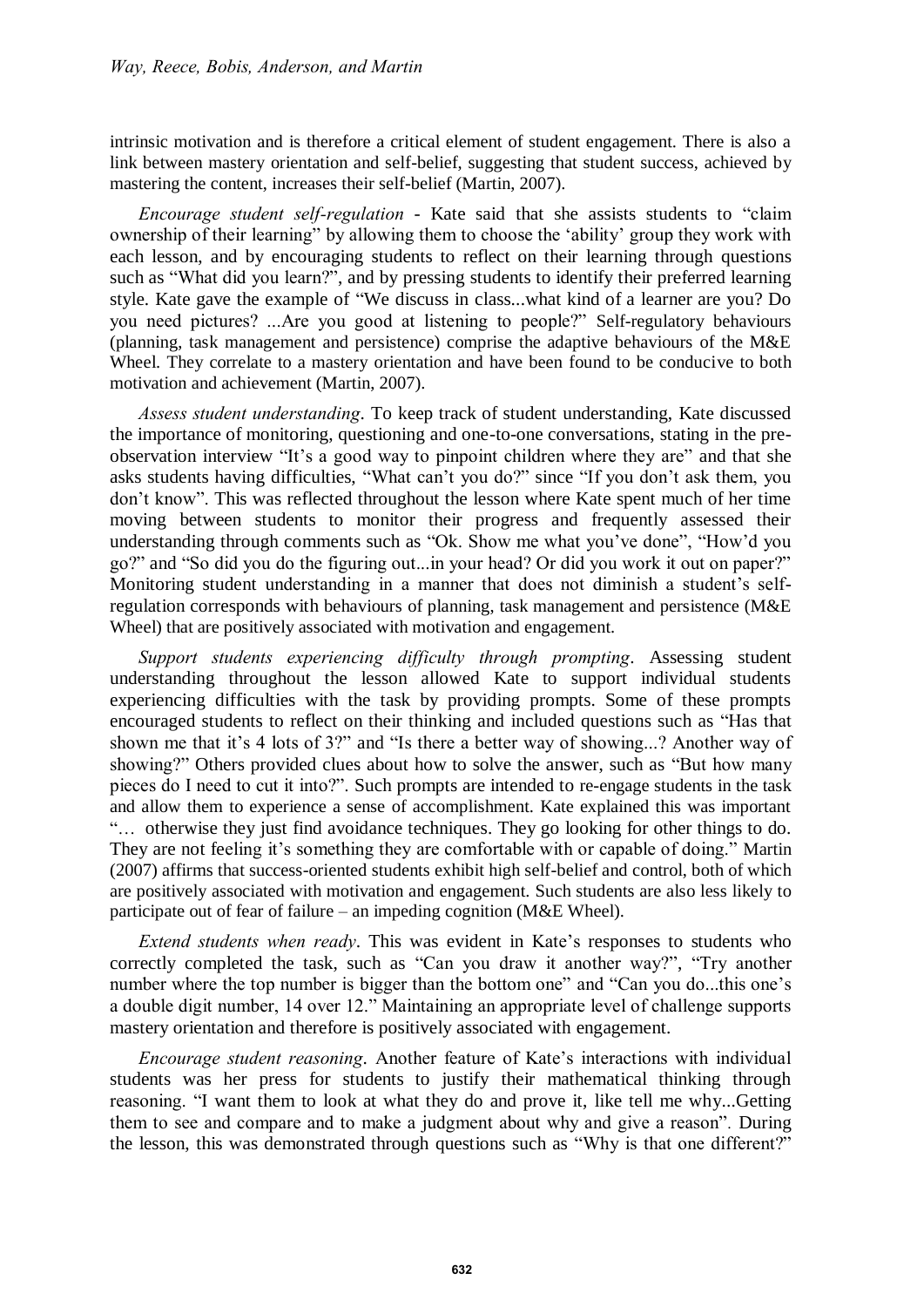and "How did you know to split that into four bits?" Through challenging students to develop meaningful understandings, reasoning can be linked to mastery orientation and, thus, may contribute to student motivation and engagement.

#### *Category 2: Practices Contributing to a Quality Learning Environment*

This category is comprised of the teacher practices that contributed to setting the social and emotional tone of the classroom. These practices helped to create a learning environment where students felt safe and supported and contributed to building positive teacher-student relationships. Kate explained, "It gives the children who are part of that group the sense that someone is listening to me, someone is addressing me". Three themes emerged from the data: a) *Building positive teacher-student relationships* – Kate showed that she cared about the students' feelings, respected and valued them, by being attentive, polite and asking how they felt; b) *Providing encouragement* - illustrated through a variety of verbal and non-verbal communications, nodding and smiling and the frequent use of positive reinforcement; c) *Managing the learning environment* – through brief individual verbal interactions, repositioning students in the classroom, saying student names, raised eyebrows or a light touch on the student's hand or shoulder.

#### *Category 3: Nonverbal Practices*

Throughout the lesson, Kate exhibited a range of nonverbal practices when interacting one-to-one with students. These practices concerned her use of gaze, facial expression, gesture, proximity and touch. These included maintained eye contact in conversation, smiling, attentive listening, and pointing. Kate spent much of the lesson moving between students to monitor their work, standing close or even kneeling so that the interaction took place at eye level.

# Discussion and Conclusion

In Kate's class, with its emphasis on interactions as the basis for building understanding in mathematics, we see an example of *symbolic interactionism* in action. With this group of 'underachievers', Kate had established socio-mathematical norms with a pattern of one-to-one interactions, which has a strong influence on the learning opportunities for both the students and teacher (Yackel & Cobb, 1996). As the observations were confined to this particular group of students it would be interesting to see whether the same interaction patterns were present when she taught the other two 'more advanced' groups of students.

The findings of this study resonate well with other research that has shown that effective teacher interactions focus largely on mathematical thinking (Cheeseman, 2009), and that monitoring student progress and providing prompts or extension is effective for supporting student motivation and engagement (Clarke et.al., 2002; Hackenberg, 2010; Sullivan et al., 2006). There was clear evidence that Kate deliberately attended to all three types of engagement, that is, behavioural, emotional, cognitive (Fredricks et.al, 2004), but placed particular emphasis on cognitive engagement. Many of Kate's practices aligned well to facets of the M&E Wheel (Martin, 2010). As such, it is possible that the high levels of motivation and engagement previously identified in this class were a result of the teacher's practices that encouraged students to adopt thoughts and behaviours known to increase student motivation and engagement.